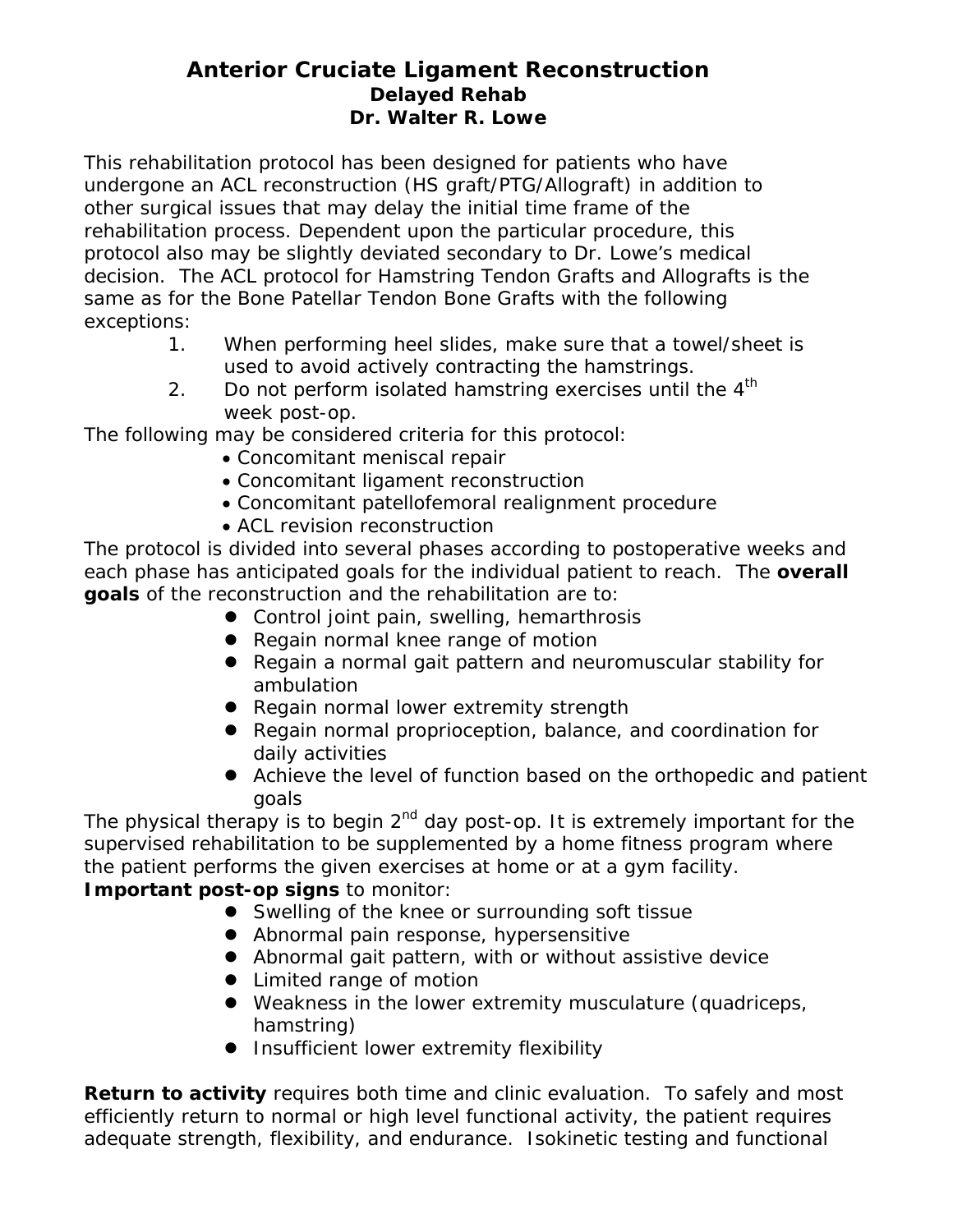evaluation are both methods of evaluating a patient's readiness to return to activity.

# **Dr. Walter R. Lowe Phase 1-Weeks 1-2 Delayed Protocol**

| WEEK                   | <b>EXERCISE</b>                              | <b>GOAL</b>  |
|------------------------|----------------------------------------------|--------------|
| $1 - 2$                | <b>ROM</b>                                   | $0-90^\circ$ |
|                        | ROM (passive)                                |              |
|                        | --meniscus repair, MCL, ACL revision         |              |
|                        | $0 - 90^\circ$                               |              |
|                        | --patellar realignment                       |              |
|                        | $0-75^\circ$                                 |              |
|                        | Patellar mobs                                |              |
|                        | Ankle pumps                                  |              |
|                        | Gastroc/soleus stretches                     |              |
|                        | <b>Heel slides</b>                           |              |
|                        | Wall slides                                  |              |
|                        | <b>STRENGTH</b>                              |              |
|                        | Quad sets x 10 minutes                       |              |
|                        | SLR (flex and abd)                           |              |
|                        | Heel raise/Toe raise                         |              |
|                        | Wall squats                                  |              |
|                        | <b>WEIGHT BEARING</b>                        |              |
|                        | --meniscus repair - NWB                      |              |
|                        | --MCL - wt bearing as tolerated per Dr. Lowe |              |
|                        | --ACL revision – wt bearing as tolerated     |              |
|                        | <b>MODALITIES</b>                            |              |
|                        | Electrical stimulation as needed             |              |
|                        | Ice 15-20 minutes with knee at 0° ext        |              |
|                        | <b>BRACE</b>                                 |              |
|                        | Remove brace to perform ROM activities       |              |
|                        | I-ROM when walking with crutches             |              |
| <b>GOALS OF PHASE:</b> |                                              |              |
|                        | • ROM (see above, depends on procedure)      |              |

- Control pain, inflammation, and effusion
- Adequate quad contraction
- NWB to TDWB per Dr. Lowe (depends on procedure)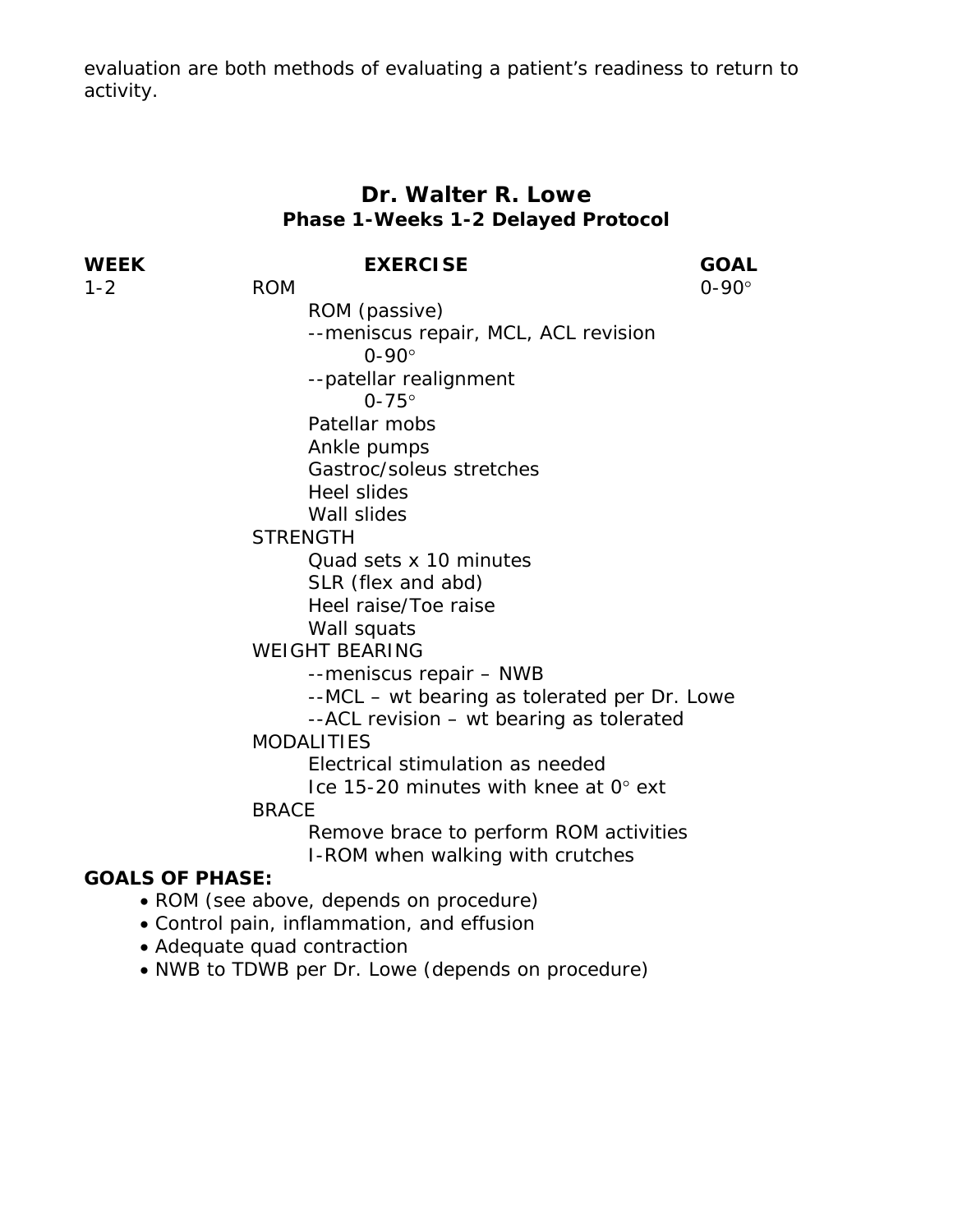# **Phase 2-Weeks 2-4 ACL Delayed**

| WEEK                                                    | <b>EXERCISE</b>                               | <b>GOAL</b>  |
|---------------------------------------------------------|-----------------------------------------------|--------------|
| 2-4                                                     | <b>ROM</b>                                    | $0-90^\circ$ |
|                                                         | Passive, 0-90°                                |              |
|                                                         | Patellar mobs                                 |              |
|                                                         | Ankle pumps                                   |              |
|                                                         | Gastoc/soleus stretch                         |              |
|                                                         | Light hamstring stretch at wk 4               |              |
|                                                         | Heel/Wall slides to reach goal                |              |
|                                                         | <b>STRENGTH</b>                               |              |
|                                                         | Multi-angle isometrics (90-60°)               |              |
|                                                         | Quad sets with biofeedback                    |              |
|                                                         | SLR (flex, abd, add)                          |              |
|                                                         | Wall Squats                                   |              |
|                                                         | Heel raise/Toe raise                          |              |
|                                                         | <b>BALANCE TRAINING</b>                       |              |
|                                                         | Weight shifts (side/side, fwd/bkwd)           |              |
|                                                         | Single leg balance (dependent upon procedure) |              |
|                                                         | <b>MODALITIES</b>                             |              |
|                                                         | E-stim/biofeedback as needed                  |              |
|                                                         | Ice 15-20 minutes                             |              |
|                                                         | <b>BRACE</b>                                  |              |
|                                                         | I-ROM when walking with crutches              |              |
| $\cap$ $\cap$ $\cap$ $\cap$ $\cap$ $\cap$ $\cap$ $\cap$ |                                               |              |

- ROM to 90° flexion and 0° extension
- Diminish pain, inflammation, and effusion
- Quad control
- Initiate weight bearing as permitted by Dr. Lowe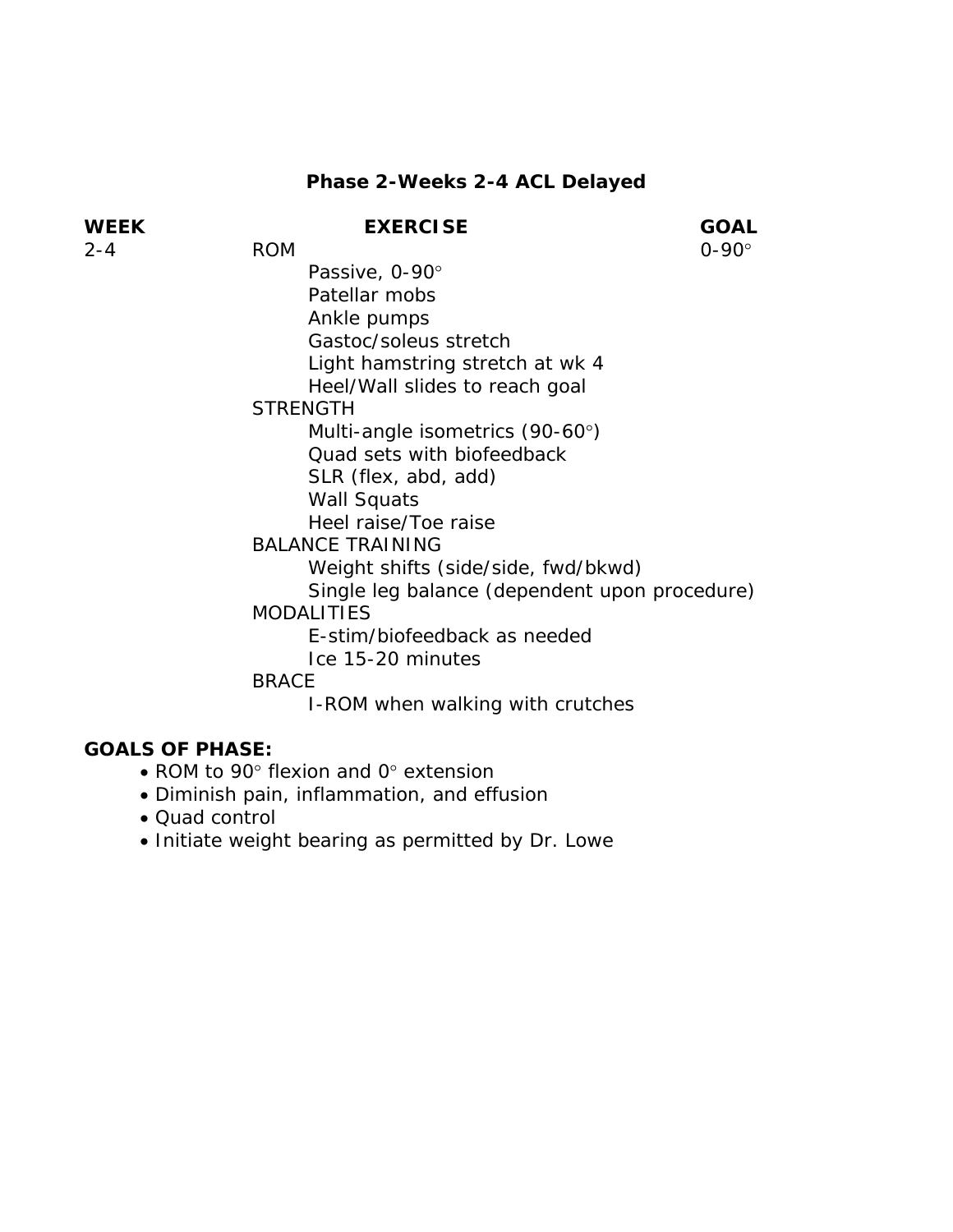| WEEK | <b>EXERCISE</b>                          | <b>GOAL</b>                  |
|------|------------------------------------------|------------------------------|
| 4-6  | <b>ROM</b>                               | $0 - 125^{\circ}$            |
|      | Passive, 0-125°                          |                              |
|      | Gastoc/soleus/hs stretch                 |                              |
|      | Heel/wall slides to reach goal           |                              |
|      | <b>STRENGTH</b>                          |                              |
|      | Progressive isometric program            |                              |
|      | SLR in 4 planes with ankle weight/tubing |                              |
|      | Heel raise/Toe raise                     |                              |
|      | Mini-squats/Wall squats                  |                              |
|      | Initiate isolated hamstring curls        |                              |
|      | Multi-hip machine in 4 planes            |                              |
|      | Leg Press-double leg eccentric           |                              |
|      | Initiate bike when 110° flexion          |                              |
|      | <b>EFX/Retro treadmill</b>               |                              |
|      | Lateral/Forward step-ups/downs           |                              |
|      | Lunges                                   |                              |
|      | <b>BALANCE TRAINING</b>                  |                              |
|      | Single leg stance                        |                              |
|      | Weight shift                             |                              |
|      | Balance board/two-legged                 |                              |
|      | Cup walking/hesitation walking           |                              |
|      | <b>WEIGHT BEARING</b>                    |                              |
|      | PWB to FWB as allowed by quad control    | <b>Discharge</b><br>crutches |
|      |                                          | when FWB is<br>allowed       |
|      | <b>MODALITIES</b>                        |                              |
|      | Ice 15-20 minutes                        |                              |
|      | <b>BRACE</b>                             | Discharge                    |
|      | Measure for functional brace             | I-ROM with                   |
|      |                                          |                              |

issuance of

functional brace

- ROM 0-125°
- Increase lower extremity strength and endurance
- Minimize pain, swelling, and effusion
- Increase weight-bearing status from PWB to FWB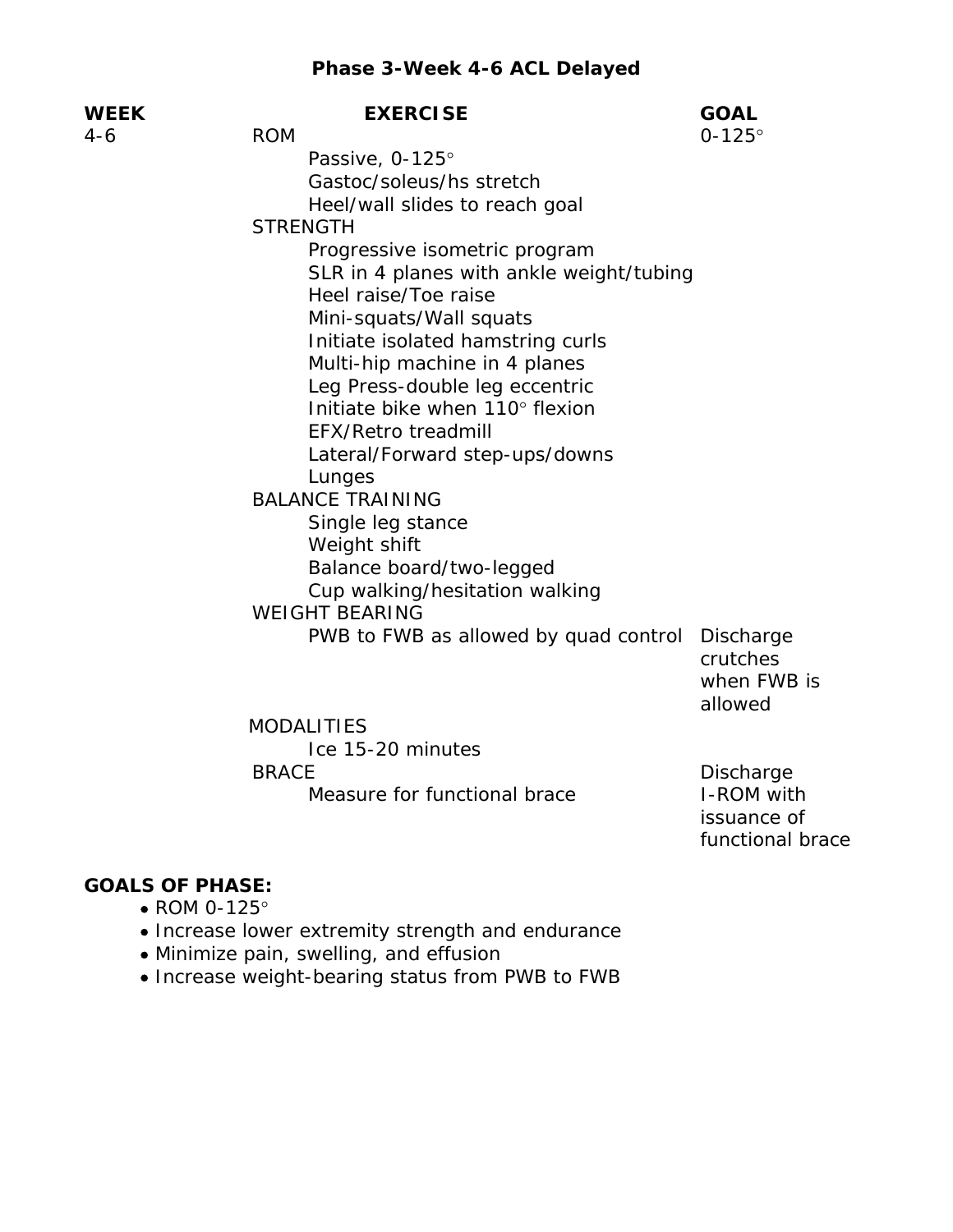# **Phase 4-Week 6-12 ACL Delayed**

| <b>WEEK</b>            | <b>EXERCISE</b>                                                                                                                                                                                                                                                                                                                                                                                   | <b>GOAL</b>       |
|------------------------|---------------------------------------------------------------------------------------------------------------------------------------------------------------------------------------------------------------------------------------------------------------------------------------------------------------------------------------------------------------------------------------------------|-------------------|
| $6 - 10$               | <b>ROM</b>                                                                                                                                                                                                                                                                                                                                                                                        | $0-135^\circ$     |
|                        | Passive, 0-135°                                                                                                                                                                                                                                                                                                                                                                                   |                   |
|                        | Gastoc/soleus/hs stretch                                                                                                                                                                                                                                                                                                                                                                          |                   |
|                        | <b>STRENGTH</b>                                                                                                                                                                                                                                                                                                                                                                                   |                   |
|                        | Continue exercises from wk 4-6                                                                                                                                                                                                                                                                                                                                                                    |                   |
|                        | Leg Press-single leg eccentric                                                                                                                                                                                                                                                                                                                                                                    |                   |
|                        | Lateral lunges                                                                                                                                                                                                                                                                                                                                                                                    |                   |
|                        | <b>BALANCE TRAINING</b>                                                                                                                                                                                                                                                                                                                                                                           |                   |
|                        | Two-legged balance board                                                                                                                                                                                                                                                                                                                                                                          |                   |
|                        | Single leg stance with plyotoss                                                                                                                                                                                                                                                                                                                                                                   |                   |
|                        | Cup walking                                                                                                                                                                                                                                                                                                                                                                                       |                   |
|                        | 1/ <sub>2</sub> Foam roller work                                                                                                                                                                                                                                                                                                                                                                  |                   |
|                        | <b>MODALITIES</b>                                                                                                                                                                                                                                                                                                                                                                                 |                   |
|                        | Ice 15-20 minutes                                                                                                                                                                                                                                                                                                                                                                                 |                   |
|                        | <b>BRACE</b>                                                                                                                                                                                                                                                                                                                                                                                      |                   |
|                        | Functional brace as needed                                                                                                                                                                                                                                                                                                                                                                        |                   |
| $10 - 12$              | <b>ROM</b>                                                                                                                                                                                                                                                                                                                                                                                        | $0 - 135^{\circ}$ |
|                        | Passive, 0-135°                                                                                                                                                                                                                                                                                                                                                                                   |                   |
|                        | Gastoc/soleus/hs stretch                                                                                                                                                                                                                                                                                                                                                                          |                   |
|                        | <b>STRENGTH</b>                                                                                                                                                                                                                                                                                                                                                                                   |                   |
|                        | Continue exercises from wk 4-10                                                                                                                                                                                                                                                                                                                                                                   |                   |
|                        | Initiate jogging protocol-start on minitramp                                                                                                                                                                                                                                                                                                                                                      |                   |
|                        | as tolerated, progress to treadmill                                                                                                                                                                                                                                                                                                                                                               |                   |
|                        | Progress with proprioception training                                                                                                                                                                                                                                                                                                                                                             |                   |
|                        | Walking program                                                                                                                                                                                                                                                                                                                                                                                   |                   |
|                        | Bicycle for endurance                                                                                                                                                                                                                                                                                                                                                                             |                   |
|                        | <b>MODALITIES</b>                                                                                                                                                                                                                                                                                                                                                                                 |                   |
|                        | Ice 15-20 minutes                                                                                                                                                                                                                                                                                                                                                                                 |                   |
| <b>GOALS OF PHASE:</b> |                                                                                                                                                                                                                                                                                                                                                                                                   |                   |
|                        | · Full weight bearing, normal gait<br>$\mathcal{L}$ $\mathcal{L}$ $\mathcal{L}$ $\mathcal{L}$ $\mathcal{L}$ $\mathcal{L}$ $\mathcal{L}$ $\mathcal{L}$ $\mathcal{L}$ $\mathcal{L}$ $\mathcal{L}$ $\mathcal{L}$ $\mathcal{L}$ $\mathcal{L}$ $\mathcal{L}$ $\mathcal{L}$ $\mathcal{L}$ $\mathcal{L}$ $\mathcal{L}$ $\mathcal{L}$ $\mathcal{L}$ $\mathcal{L}$ $\mathcal{L}$ $\mathcal{L}$ $\mathcal{$ |                   |

- Restore full knee ROM (0-135°)
- Increase strength and endurance
- Enhance proprioception, balance, and neuromuscular control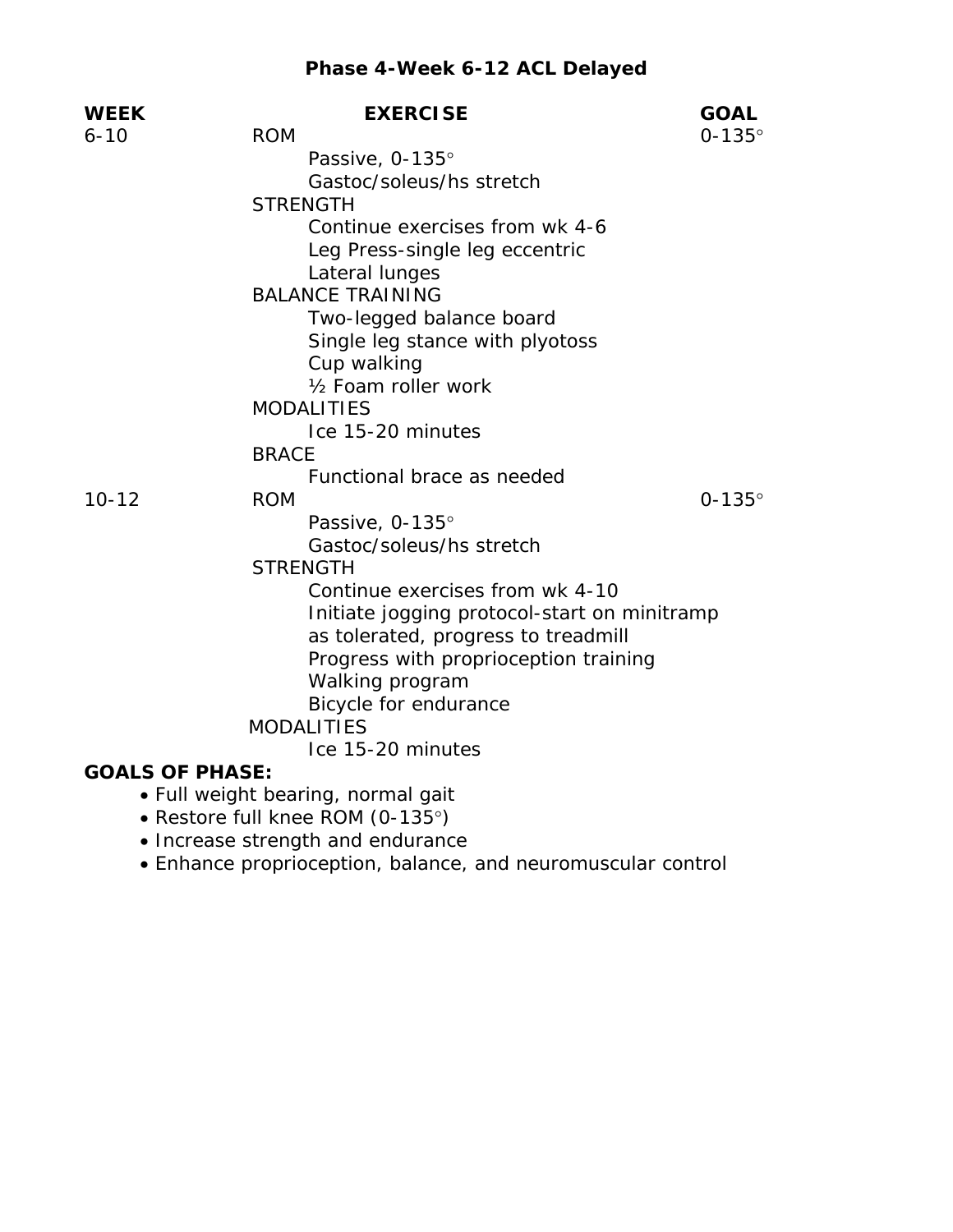## **Phase 5-Week 12-16 ACL Delayed**  WEEK EXERCISE

12-16 ROM

Continue all stretching activities

**STRENGTH** 

Continue exercises from wk 4-12

Initiate plyometric training drills

Progress jogging/running program

Initiate isokinetic training (90-30°), (120-240°/sec)

MODALITIES

Ice 15-20 minutes

- Restore functional capability and confidence
- Restore full knee ROM (0-135°)
- Enhance lower extremity strength and endurance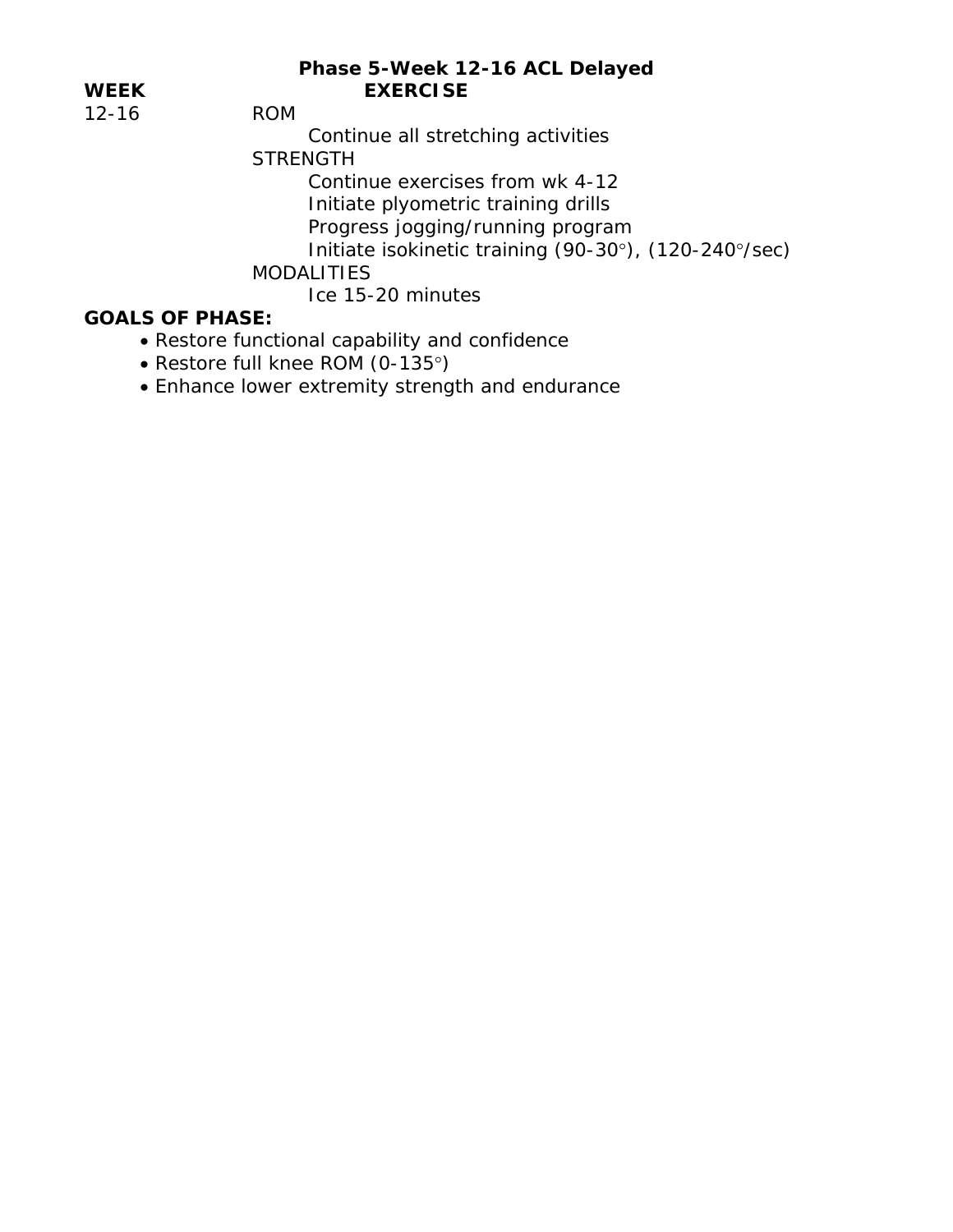## **Phase 6-Week 16-20 ACL Delayed**  WEEK EXERCISE

16-20 ROM

Continue all stretching activities

**STRENGTH** 

 Continue all exercises from previous phases Progress plyometric program Increase jogging/running program Swimming (kicking) Backward running FUNCTIONAL PROGRAM

Sport specific drills

CUTTING PROGRAM

Lateral movement

Carioca, figure 8's

**MODALITIES** 

Ice 15-20 minutes as needed

- Maintain muscular strength and endurance
- Perform selected sport-specific activity
- Progress skill training
- Enhance neuromuscular control